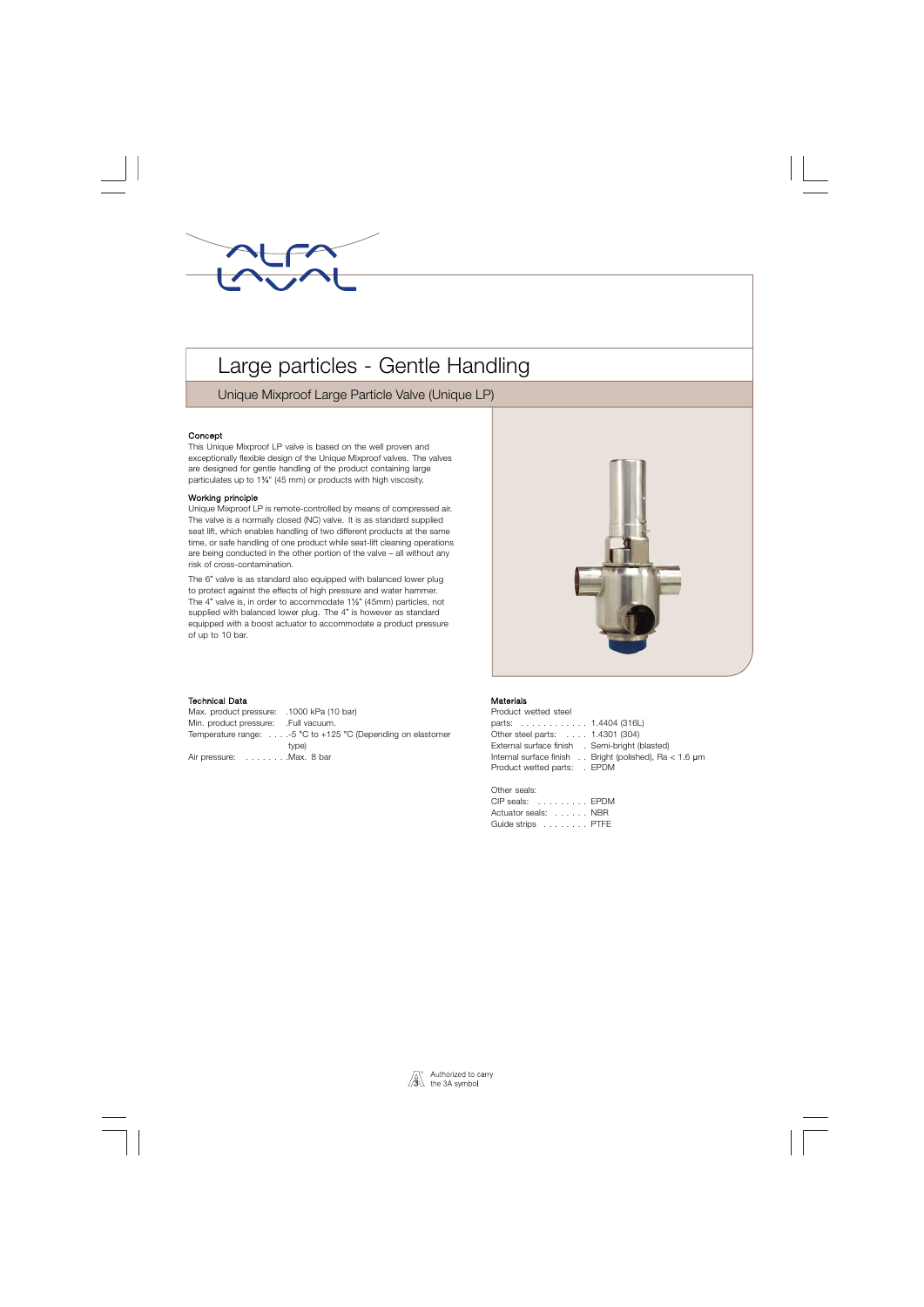Availability<br>This LP edition of the Unique Mixproof valve is a high-end valve with TYPE 11-00 TYPE 11-90 This LP edition of the Unique Mixproof valve is a high-end valve with regards to process security as well as from a sanitary point of view. The Unique Mixproof LP valve is available in 4" and 6" sizes.

#### Options

- Male parts or clamp liners in accordance with required standard.
- Control and Indication: ThinkTop or ThinkTop Basic.
- Side indication for detection of upper seat lift
- Product wetted seals in HNBR, NBR or FPM

















| <b>TYPE 22-90</b> |  |  |  |  |  |  |
|-------------------|--|--|--|--|--|--|
|                   |  |  |  |  |  |  |
|                   |  |  |  |  |  |  |
|                   |  |  |  |  |  |  |
|                   |  |  |  |  |  |  |

TD 449-014\_3

# 0 50 100 150 200 250 0 10 20 30 40 50 60 ∆ P [kPa] 2314-0055  $Q[m^3/h]$ 4″ 6″

Fig. 2. Pressure drop/capacity diagram, upper bodies. Fig. 3. Pressure drop/capacity diagram, between bodies.

#### Note!

For the diagrams the following applies: Medium: Water (20 °C). Measurement: In accordance with VDI 2173.

# Pressure drop/capacity diagrams







Fig. 4. Pressure drop/capacity diagram, lower body.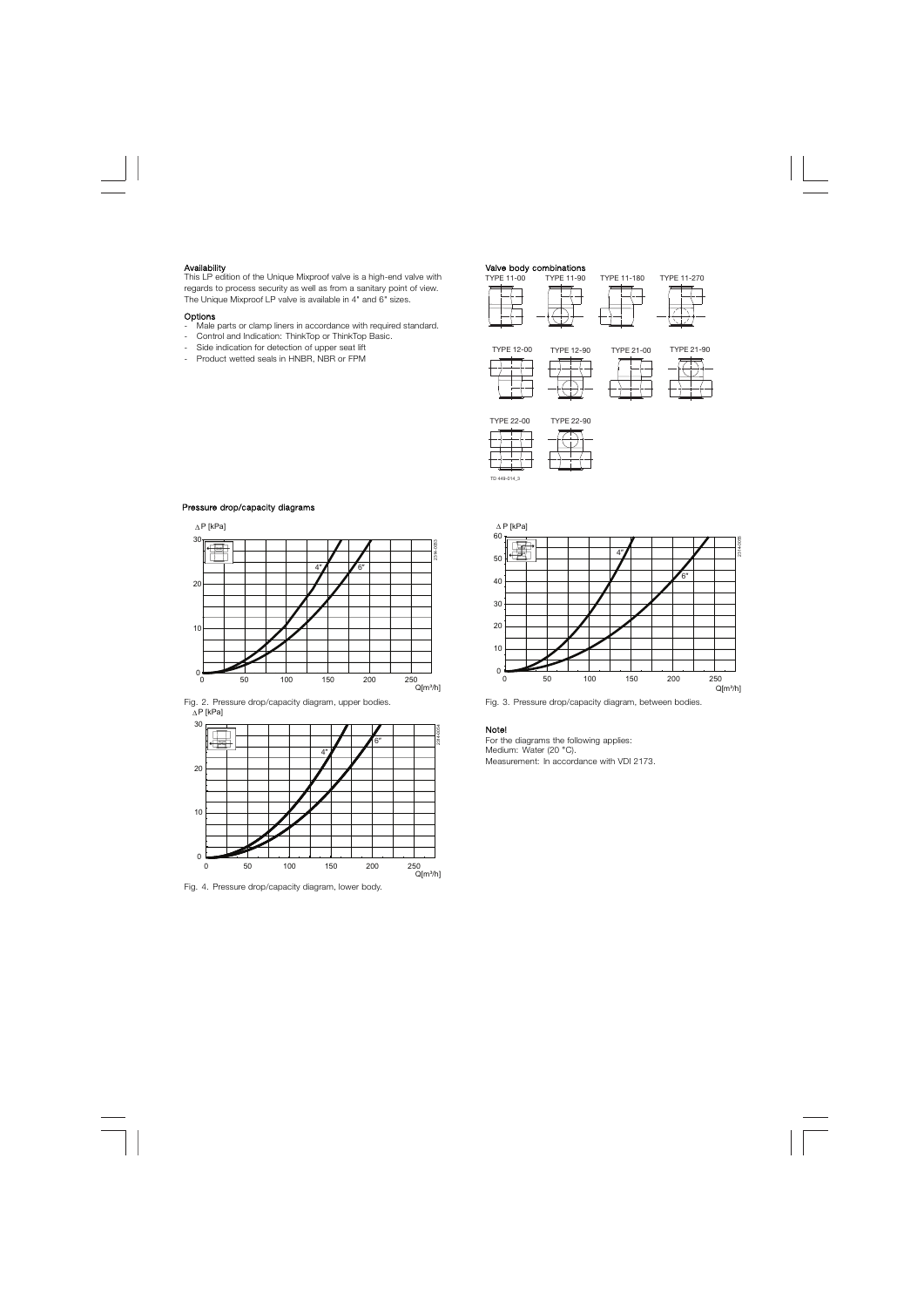#### Air and CIP consumption

| <b>Size</b>                                     | <b>OD</b><br>4" | <b>OD</b><br>6" |
|-------------------------------------------------|-----------------|-----------------|
| Kv-value                                        |                 |                 |
| [m <sup>3</sup> /h]<br>Upper Seat-lift          | 3.2             | 7.1             |
| $\left[\frac{m^3}{h}\right]$<br>Lower Seat-lift | 2.9             | 6.0             |
| Air consumption                                 |                 |                 |
| Upper Seat-lift<br>$*$ [n litre]                | 0.62            | 0.62            |
| * [n litre]<br>Lower Seat-lift                  | 0.21            | 0.21            |
| $*$ [n litre]<br>Main Movement                  | 3.54            | 3.54            |

# Note

\* [n litre] = volume at atmospheric pressure

# Formula to estimate CIP flow during seat lift:

(for liquids with comparable viscosity and density to water):

 $Q = Kv \cdot \sqrt{\Delta p}$ 

 $Q = CIP - flow (m<sup>3</sup>/h).$ 

 $Kv = Kv$  value from the above table.

 $\Delta p = CIP$  pressure (bar).

# Dimensions



| Size           | 4"      | 6"      |
|----------------|---------|---------|
| $\mathsf{A}$   | 1038.00 | 1002.00 |
| $\,$ B         | 350.00  | 440.00  |
| $*$ *C         | 123.60  | 172.67  |
| OD             | 101.60  | 152.40  |
| ID             | 97.60   | 146.86  |
| t              | 2.00    | 2.77    |
| E<br>F1        | 166.00  | 211.00  |
|                | 75.00   | 75.00   |
| F <sub>2</sub> | 5.00    | 5.00    |
| øD             | 186.00  | 186.00  |
|                | 534.00  | 379.00  |
| M/Tri-clamp    | 21.00   | 38.60   |
| Weight (kg)    | 64.90   | 86.20   |

# NOTE!

\*\*The measure C can always be calculated by the formula

 $C = \frac{1}{2}$ ID-<sub>upper</sub> +  $\frac{1}{2}$ ID-<sub>lower</sub> + 26mm.